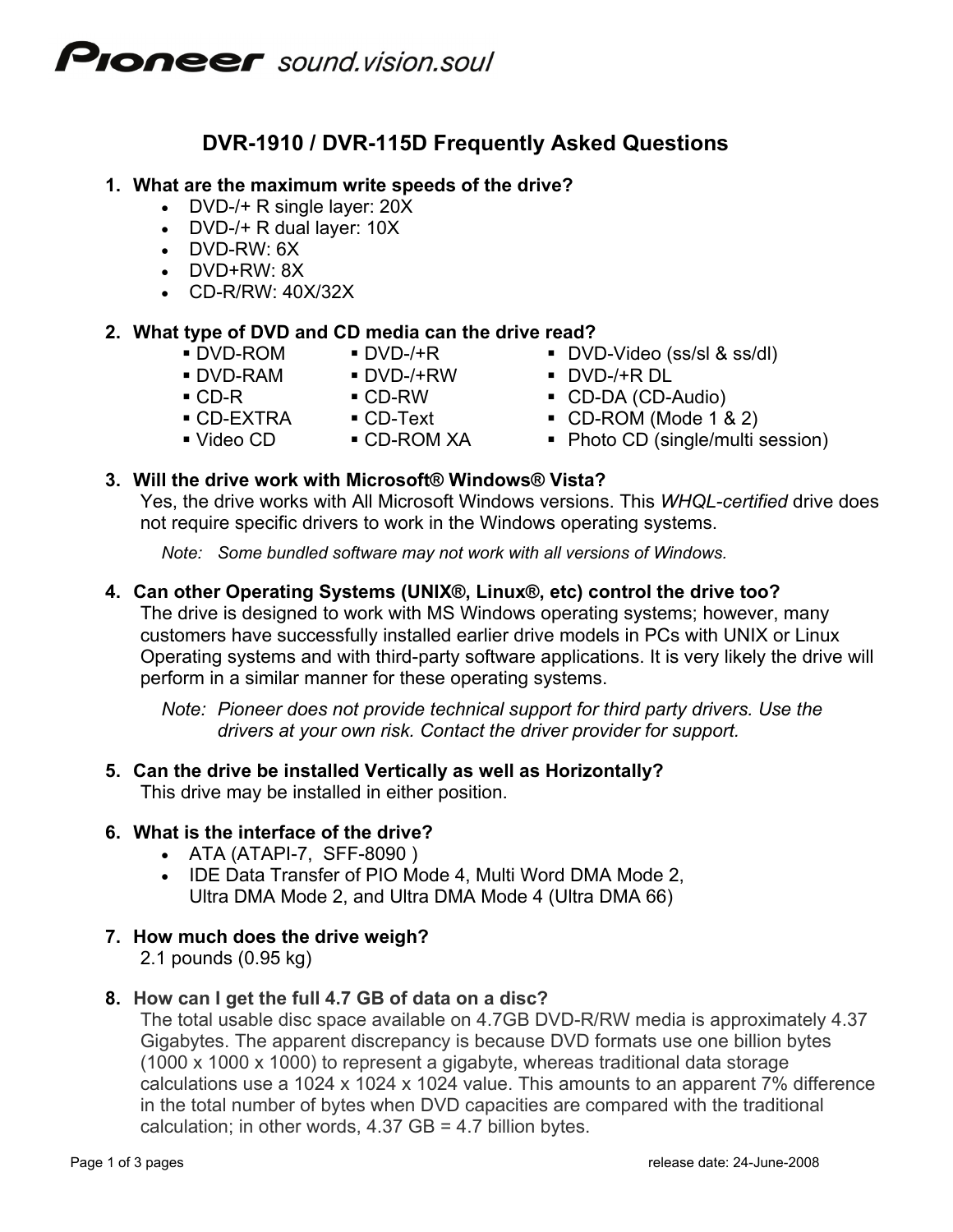# **PIONEEF** sound.vision.soul

### **9. C an I use stickers or labels on my DVD recordable discs?**

Labels can cause the disc to become unbalanced and are not recommended. An imbalanced disc can warp or shatter and may damage the drive. To label your DVD, use printable media available at most computer and video supply stores.

#### **10. H ow many times can I rewrite a DVD-RW disc?**

The media is rated for 1,000 rewrites. Please check with your preferred media manufacturer for specific information.

#### **11. H ow much recording time do I have on a disc?**

The bit-rate affects the production length. Encoding content at 10 Mbps provides approximately 60 minutes on 4.7 GB DVD media while encoding at 5 Mbps supplies up to 2 hours of recording time.

#### **12. W hat is a region code and is it required?**

- Region codes were created at the request of Hollywood movie studios to allow the studios to control distribution of their movies.
- Region codes are not mandatory.
- There are eight (8) region codes for DVD covering all areas of the globe.
- Most of North America (USA and Canada) and Japan are designated Region 1. For more information about region codes, please visit the DVD Forum website at http://www.dvdforum.org

#### **13. Can th e drive set/record a region code on my DVD±R/RW DVD-Video disc?**

No, DVD recordable drives like the DVR-1910 and DVR-115D cannot set region codes on DVD recordable video discs.

# **14. Does recordable media have a copy protection scheme to block illegal copying?**

General DVD-/+R does not contain a copy protection scheme. However, the DVD-RW format includes the Content Protection for Recordable Media (CPRM) scheme. CPRM is a mechanism for controlling the copying, moving and deleting of material on digital media. Please visit the DVD Forum website at [http://www.dvdforum.org](http://www.dvdforum.org/) for more information.

#### **hat is "Firmware" and why should I care about it? 15. W**

Firmware is a drive's internal programming that allows it to recognize various types of discs and perform the correct write strategy for that media.

#### **? 16. Can my current writer drive record to "CSS on R media" with the proper software** No, the firmware and drive hardware do not support this type of recording. At the time of this document release, the technology is still very expensive.

#### Please contact your duplicator manufacturer to confirm that they have qualified this or **17. Can I replace my current writer drive with a Pioneer drive in my duplicator?**  other Pioneer drives for your specific duplicator model. Most duplicators have proprietary firmware for the installed drives which may not be compatible with a newer drive.